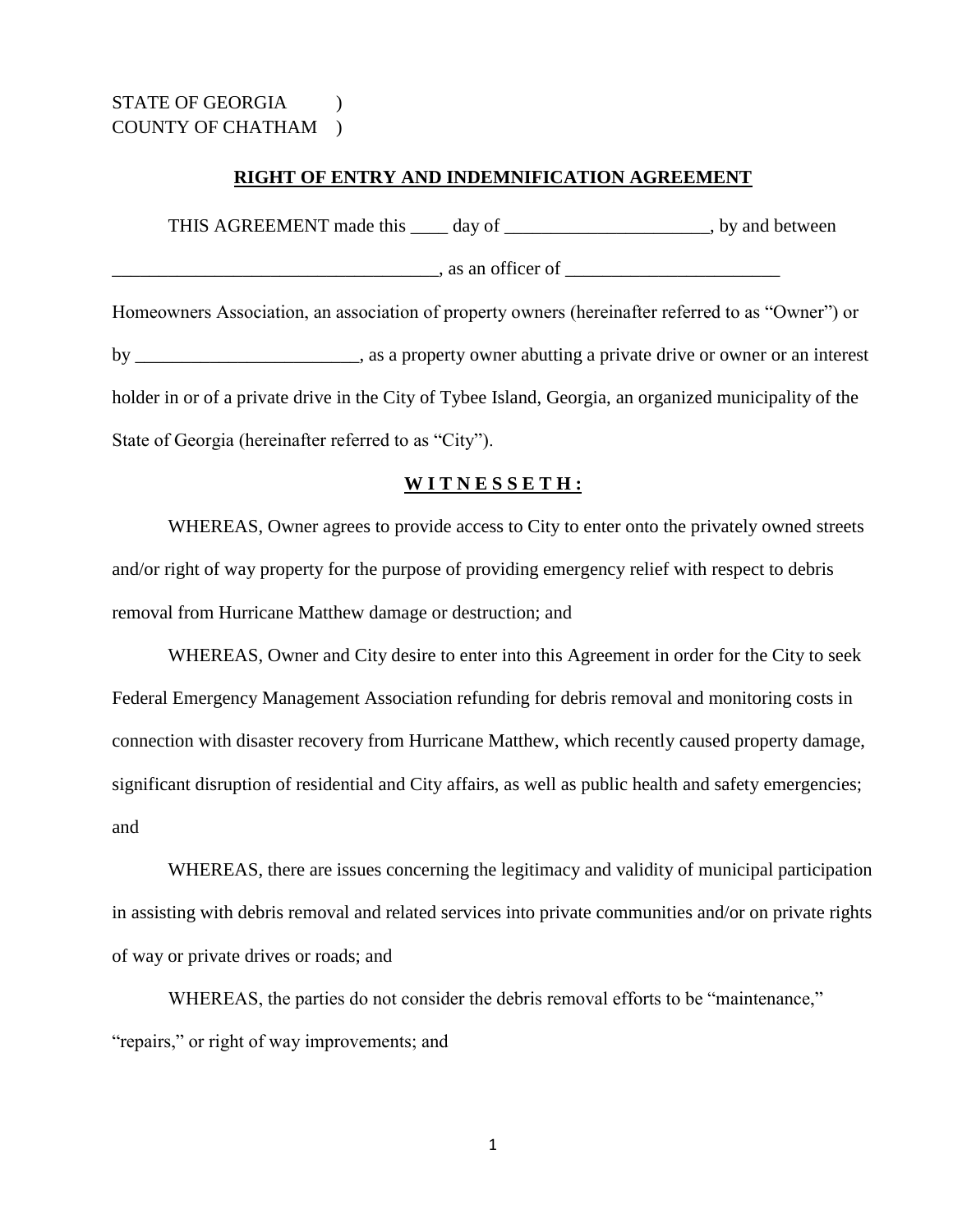WHEREAS, Owner acknowledges that the offering of this Agreement and/or the execution of this Agreement, is not any assurance that the right of entry provided for herein will be, in fact, implemented or used nor that the debris removal contemplated herein will actually be undertaken by the City, but that, rather, this Agreement will permit the City to act as expeditiously as possible in seeking appropriate FEMA approval and conducting any necessary investigations with respect to ownership and cost and that, therefore, no rights to any interest or property or of enforcement are created hereby.

NOW, THEREFORE, the parties agree as follows:

1. Owner hereby agrees to give the City and/or its contractors the right to enter property for the purpose of estimating cost and possible providing debris removal within private drives, roads, streets, or rights of way in which Owner has an interest in order to remove debris created by Hurricane Matthew, including any wet, construction, or household debris created by Hurricane Matthew, in a reasonable manner and upon land which Owner owns or controls for access to any private area.

2. City and/or its contractors shall have the right to remove trees, limbs, brush and debris from or upon any such private right of way, street, road, or drive for the duration of the recovery effort from Hurricane Matthew, but not to exceed twelve (12) months from the date hereof.

3. City may provide through its contractors the debris removal service on privately owned streets, roads and rights of way during the period of recovery as defined in the Emergency Management Ordinance/Resolution of the City and/or of Chatham County and/or the Georgia Emergency Management Act of 1981 resulting from Hurricane Matthew.

4. Owner hereby agrees to protect, defend, indemnify and hold harmless the City, FEMA and/or GEMA, their elected officials, officers, agents, employees, contractors, successors and assigns from and against any and all liability, damage, claims, suits, liens and judgments of whatever nature and including any claims for contribution and/or indemnification for injuries or death to any

2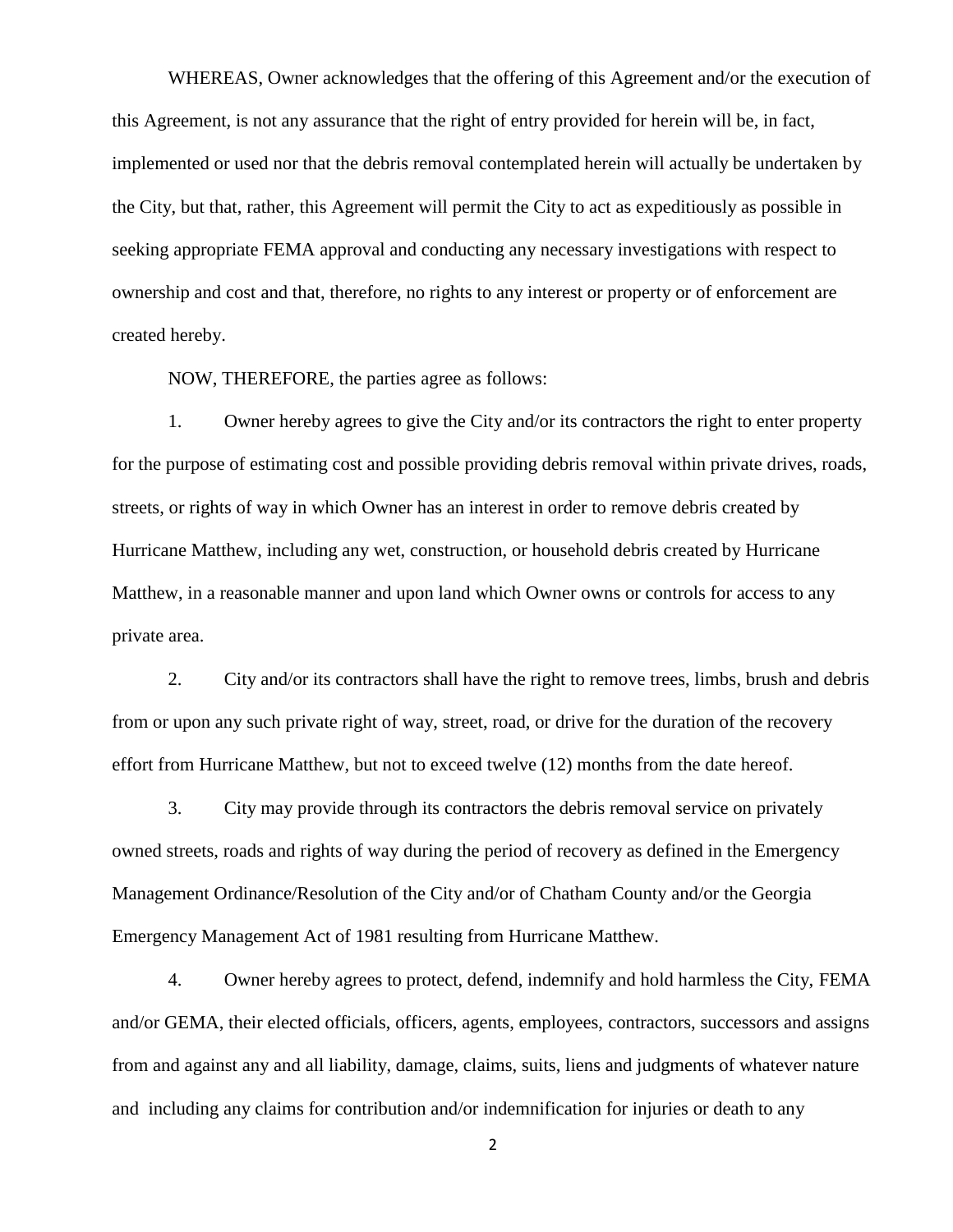person(s), firm(s), association(s), partnership(s), or company(ies) or damage to the property or septic tank or other rights of any person(s), firm(s), association(s), partnership(s), or company(ies) caused as a result of the City and/or its contractors entering property for the purpose of hurricane debris removal. Owner's obligation to protect, defend, indemnify and hold harmless, as set forth herein, shall include, but shall not be limited to, any claims for damages to Owner's property which might be caused by the City and/or its contractors removal of hurricane debris.

5. Owner is responsible for and shall provide to City all appropriate and necessary insurance information relating to any claims which are or could have been made under any insurance the Owner possesses, including any information regarding the payment of proceeds, settlement and the existence of insurance coverage including, but not limited to, the name of the insurer, contact information of the insurer, and Owner agrees that any insurance proceeds will be directed pursuant to City instructions relating to debris removal from any private right of way and, further, Owner will cooperate with City in connection with any efforts to collect from any such insurer and agrees to coordinate with the insurance commissioner of Georgia to the extent necessary or appropriate.

6. Owner shall be responsible for only such loss of, damage to and destruction of property whatsoever and injury to or death to any person(s) other than City employees resulting from, arising out of, incident to, or occurring in connection with the City's operations under this Agreement except, however, to the extent that the indemnity obligation created herein might be construed so as to pertain to an "improvement to real estate" in which event the indemnity obligation shall in no way be construed so as to indemnify the City and/or its contractors for claims arising from the sole negligence or willful misconduct on the part of the City and/or its contractors.

3